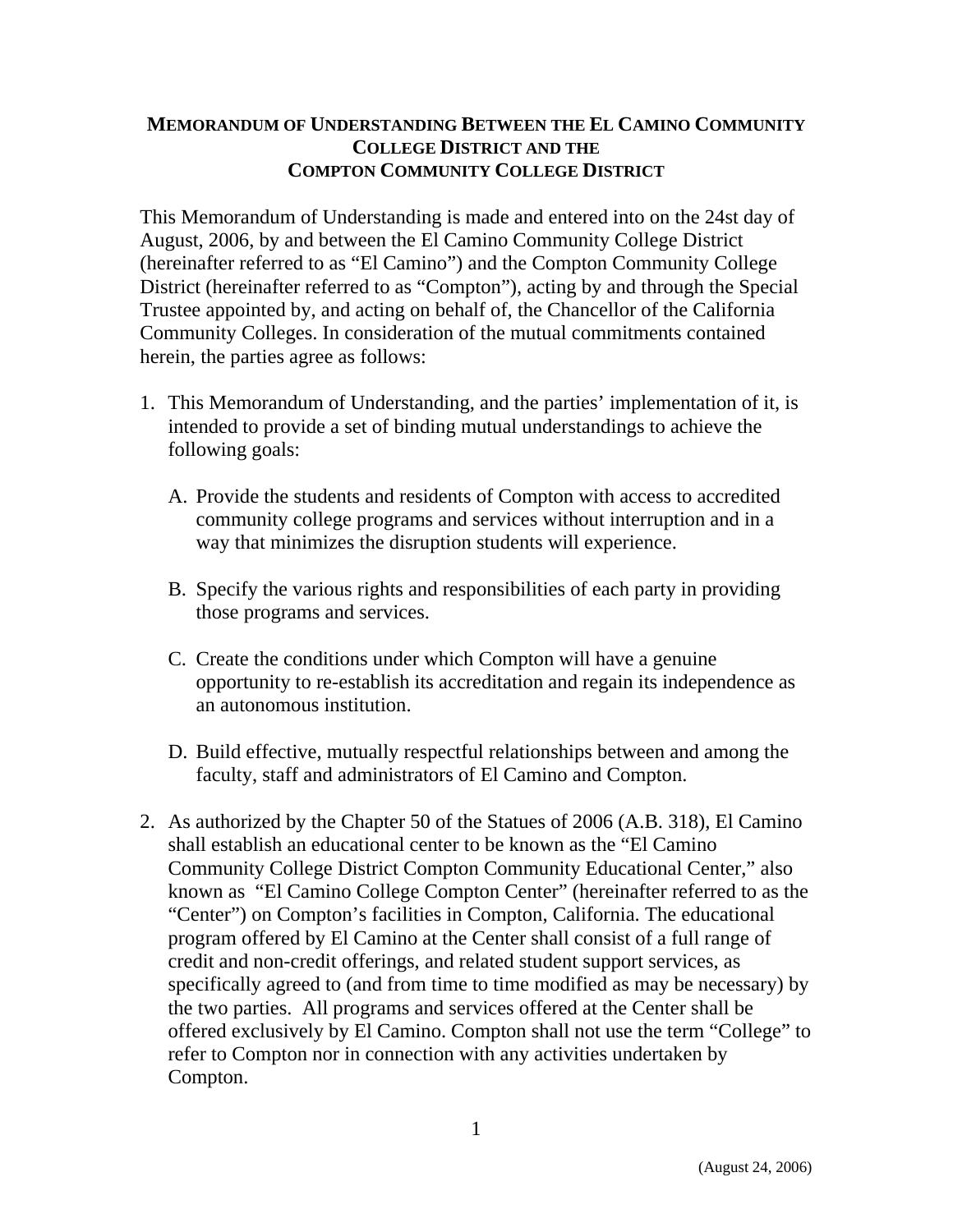- 3. Without implying any limitation on the programs and services to be provided, the parties agree that El Camino will include the following among the programs and services it provides at the Center:
	- A. EOPS, DSPS, CalWorks, GAIN and other categorical programs that are separate from and independent of equivalent programs at El Camino's main campus;
	- B. An Associated Student Body organization at the Center that is separate from and independent of the Associated Student Body organization at El Camino's main campus; and
	- C. Subject to approval by the Commission on Athletics of the Community College League of California, intercollegiate athletic teams that are separate from and independent of the athletic teams at El Camino's main campus.
- 4. If El Camino does not currently offer programs or services that El Camino and Compton, after consulting with the other through the curriculum and program review process, reasonably determines are appropriate and necessary to meet the educational needs of the students and residents of Compton (for example, a larger number of non-credit and developmental courses than now appears in El Camino's curriculum), El Camino shall promptly undertake all reasonable efforts to adopt appropriate curriculum or services. If El Camino reasonably determines that it cannot adopt appropriate curriculum or services requested by Compton, or that doing so would be impractical or ill-advised, El Camino shall work with Compton to attempt to find an alternative means of providing the programs or services. If necessary, such action will require approval from the Accrediting Commission for Community and Junior Colleges (ACCJC) through the substantive change proposal process.
- 5. The educational program and student support services offered at the Center shall be clearly identified as exclusively programs and services of El Camino, and El Camino shall have full authority over all aspects of the programs and services offered at the Center, including but not limited to, curriculum development and approval, program review, student assessment, faculty and staff qualifications and evaluation of performance, student services and institutional planning for the Center. However, El Camino and its Academic Senate shall initiate appropriate measures by which faculty employed by Compton but assigned to provide educational and support services at the Center are appropriately engaged in those activities and accorded appropriate professional standing in academic and professional matters as they relate to the Center.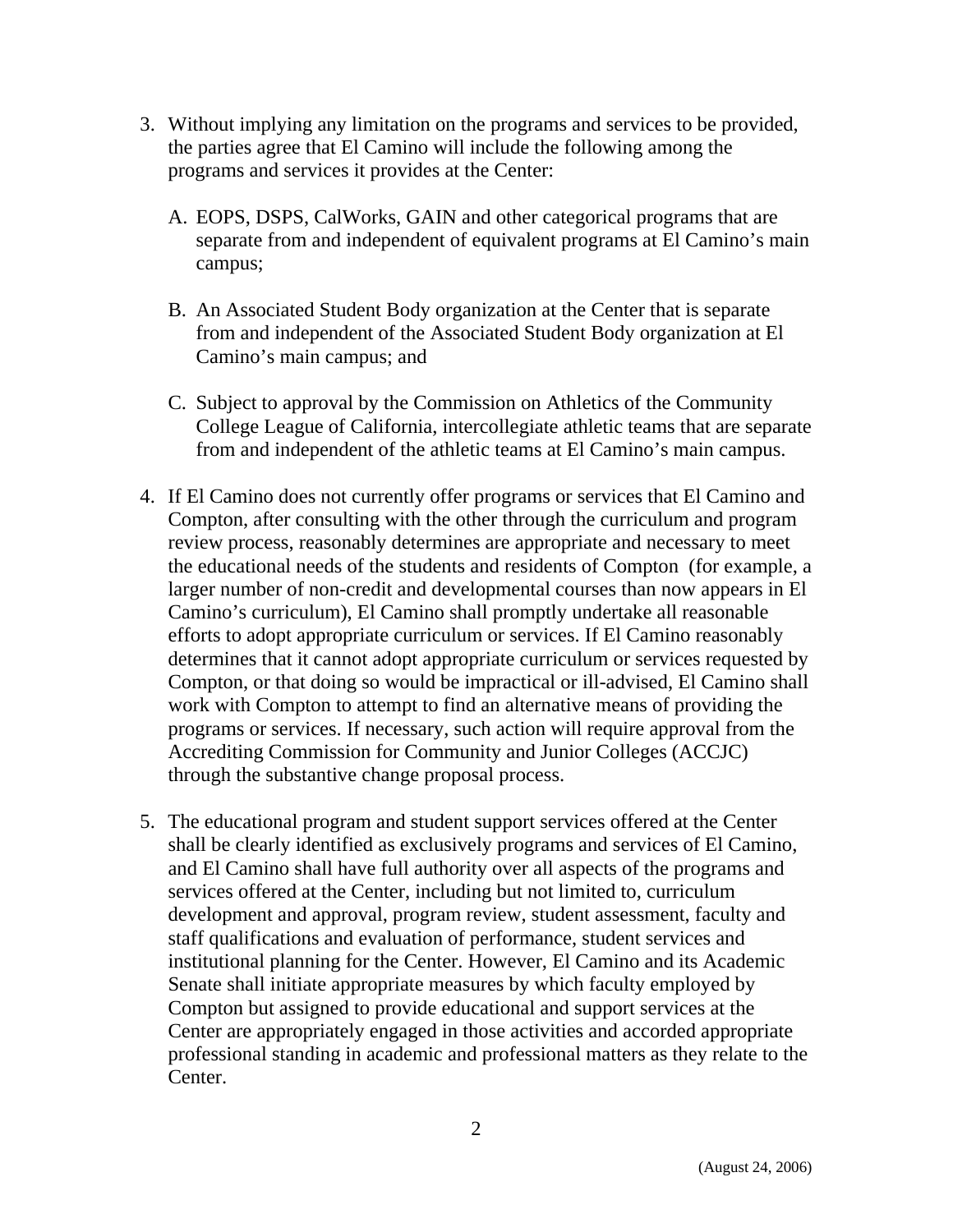- 6. El Camino shall have the responsibility to ensure compliance with all federal requirements to ensure that eligible students enrolled at the Center remain eligible for federal financial assistance.
- 7. Compton shall make appropriate District facilities available to El Camino without charge and shall name those facilities the "El Camino College Compton Center."
- 8. The Chief Operating Administrator of the Center shall be a Provost, who shall be responsible to, and supervised by, the Superintendent/President of El Camino in connection with the proper oversight and administration of the educational and student support services at the Center. The Provost shall be appointed with the concurrence of El Camino and Compton and shall serve at the pleasure of El Camino and Compton. While the Provost will report to the Superintendent/President of El Camino, he or she shall be an employee of Compton and Compton shall retain the discretion to assign additional duties to the Provost, including duties as the Chief Executive Officer of the Compton Community College District. In the event the Provost simultaneously serves as Compton's Chief Executive Officer, he or she shall be responsible to, and supervised by, the Special Trustee of the Compton Community College District only for those aspects of his or her assignment that relate to service as Compton's Chief Executive Officer.
- 9. El Camino and Compton shall agree upon a staffing plan for the Center that identifies every position, in addition to the position of Provost, which will be needed to provide educational and support services at the Center and that specifies which of the positions Compton will fund. The parties shall implement the staffing plan as follows:
	- A. To the extent the parties determine necessary and appropriate, Compton shall propose assignment of its current employees to provide services at the Center pursuant to the staffing plan. Before any individual employee is assigned to provide services at the Center, El Camino, in its sole discretion, shall have the right to review the employee's qualifications and to determine if the assignment is an appropriate one. If El Camino determines that the assignment is appropriate, the employee shall remain an employee of Compton and shall not become an employee of El Camino, but he or she will provide services at the Center under the day-to-day supervision of El Camino. If El Camino determines that the assignment is not appropriate and declines to accept the employee, he or she shall not be assigned to provide services for El Camino at the Center.

(August 24, 2006)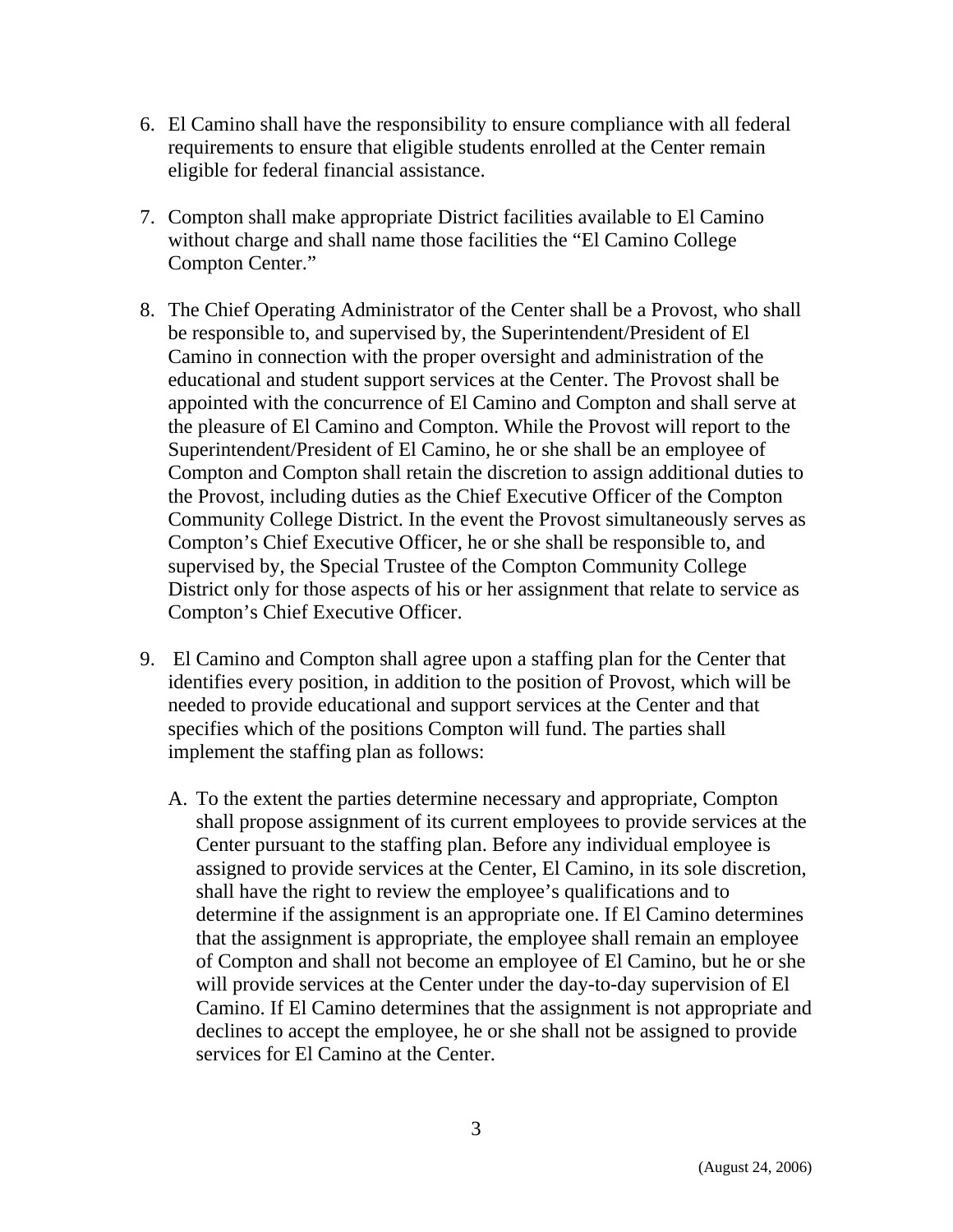- B. If new employees need to be hired by Compton pursuant to the staffing plan, Compton shall promptly undertake reasonable efforts to recruit qualified employees for those positions. Before extending an offer of employment to any individual who will provide services at the Center, Compton shall consult with El Camino to ensure that El Camino has the opportunity to review the prospective employee's qualifications and to determine if his or her assignment to provide services at the Center under El Camino's day-to-day supervision is appropriate pursuant to El Camino's authority under Section 9.A, above, to approve assignments. The process by which El Camino completes its review and confirms its assent to the selection of a prospective employee shall be specified in the search and selection procedures that Compton and El Camino shall jointly develop. Barring an urgent need to hire new employees, the parties intend to avoid all hiring until they have developed appropriate search and selection procedures. If it is deemed necessary to hire an employee before procedures are developed and adopted, Compton shall use search and selection procedures that are analogous to El Camino's existing procedures and delegate responsibility for conducting the administrative aspects of the recruitment and selection process to El Camino.
- C. Every Compton employee who is assigned to provide services at the Center shall do so pursuant to Education Code Section 74293. No such employee shall be deemed to be an employee of El Camino nor shall any such employee gain any status with El Camino for any purpose.
- 10. El Camino shall have the primary right to direct the activities of employees assigned to provide educational and student support services at the Center consistent with Compton's role as the employer of those individuals. El Camino shall provide employee performance assessments to Compton regarding the services provided by Compton's employees and, if El Camino finds that it is necessary to do so, El Camino may reassign a Compton employee back to Compton after providing Compton with a reasonable opportunity to remedy any circumstances that El Camino believes warrants the reassignment.
- 11. Nothing in this agreement shall be construed to limit El Camino's ability to assign its own employees to oversee activities or to manage the educational and student support services at the Center, or to employ employees of any type or class as otherwise authorized by law as needed to provide oversight of activities or the management of educational and student support services at the Center. Any person who provides services pursuant to this paragraph shall remain an employee of El Camino and shall not be deemed to be an employee of Compton nor shall any such employee gain any status with Compton for any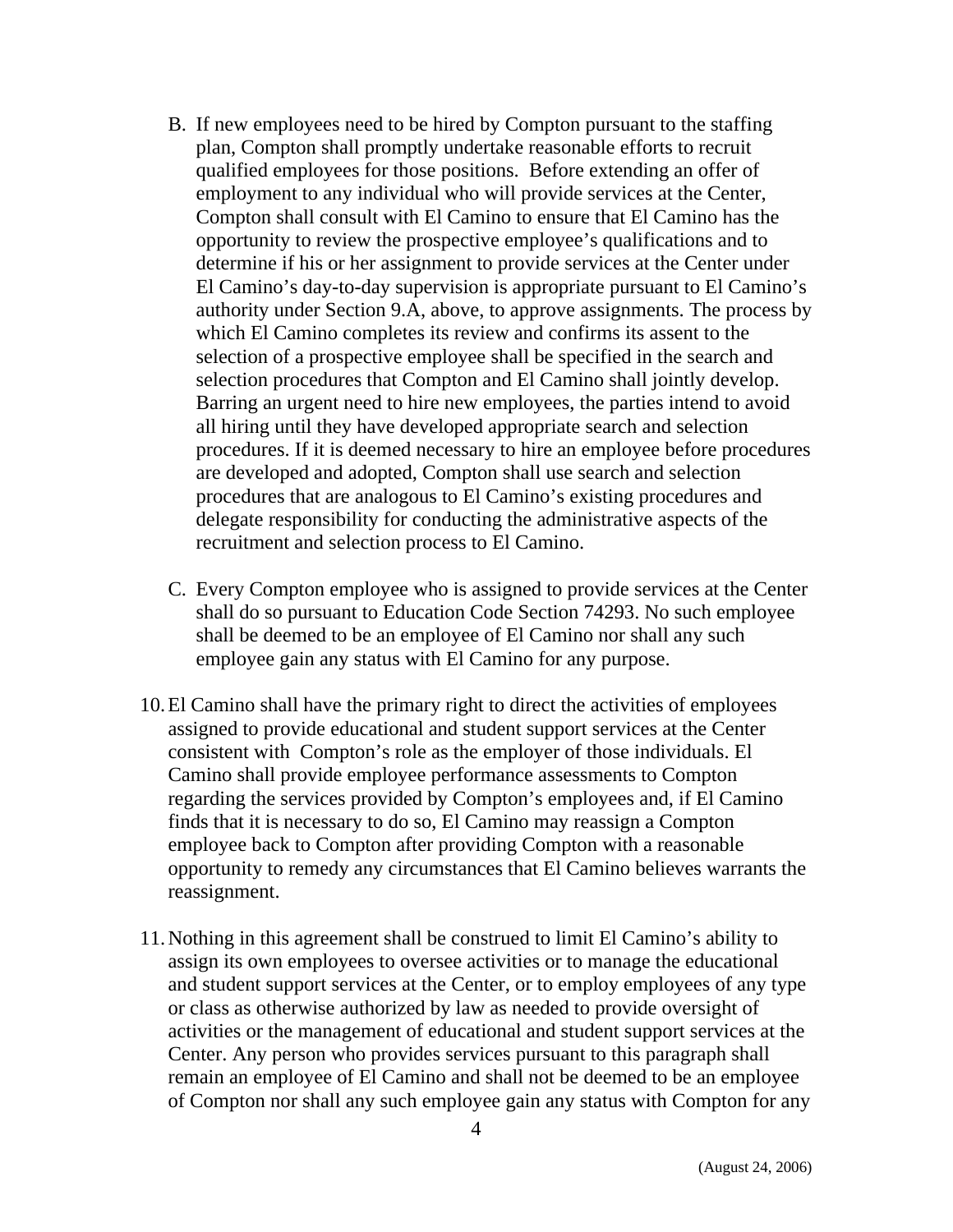purpose. If they deem it to be appropriate, El Camino and Compton may also enter into inter-jurisdictional agreements with each other to exchange employees needed for an interim period for a specific job classification.

- 12. Compton shall remain responsible for the salary and benefits of its employees assigned to provide educational and student support services at the Center and El Camino shall remain responsible for the salary and benefits of its employees assigned to provide educational and student support services at the Center. Neither party shall have any responsibility for the salary or benefits of the other party's employees.
- 13. As soon as it is achievable following the approval of this agreement, the parties shall organize meetings between appropriate representatives of their respective Academic Senates. The purpose of the meetings is to initiate a dialog between the parties regarding the academic and professional implications of establishing an educational center that is geographically separate from the El Camino campus and that serves a student population that has its own particular educational needs and expectations.
- 14. All of the following functions shall remain independent of the Center and shall be managed exclusively by Compton:
	- A. Bond-funded construction and other capital improvement projects associated with the facilities in Compton at which the Center is located.
	- B. Business and other administrative functions that relate exclusively to the management of the Compton Community College District and not the Center.

The parties may agree on other functions or activities that will remain under the supervision and control of Compton; provided, however, that Compton shall not assume any responsibility that requires status as an accredited institution or which, if performed by Compton, would pose a demonstrable risk to El Camino's accreditation.

- 15. As soon after the approval of this Memorandum of Understanding as practicable, the parties shall begin work on devising an explicit methodology by which they will attempt to resolve any disputes that arise between them regarding the interpretation and application of this agreement.
- 16. The term of this Memorandum of Understanding shall be from August 26, 2006, through the end of business on June 30, 2007; provided, however, that it is the intent of the parties to negotiate a comprehensive agreement regarding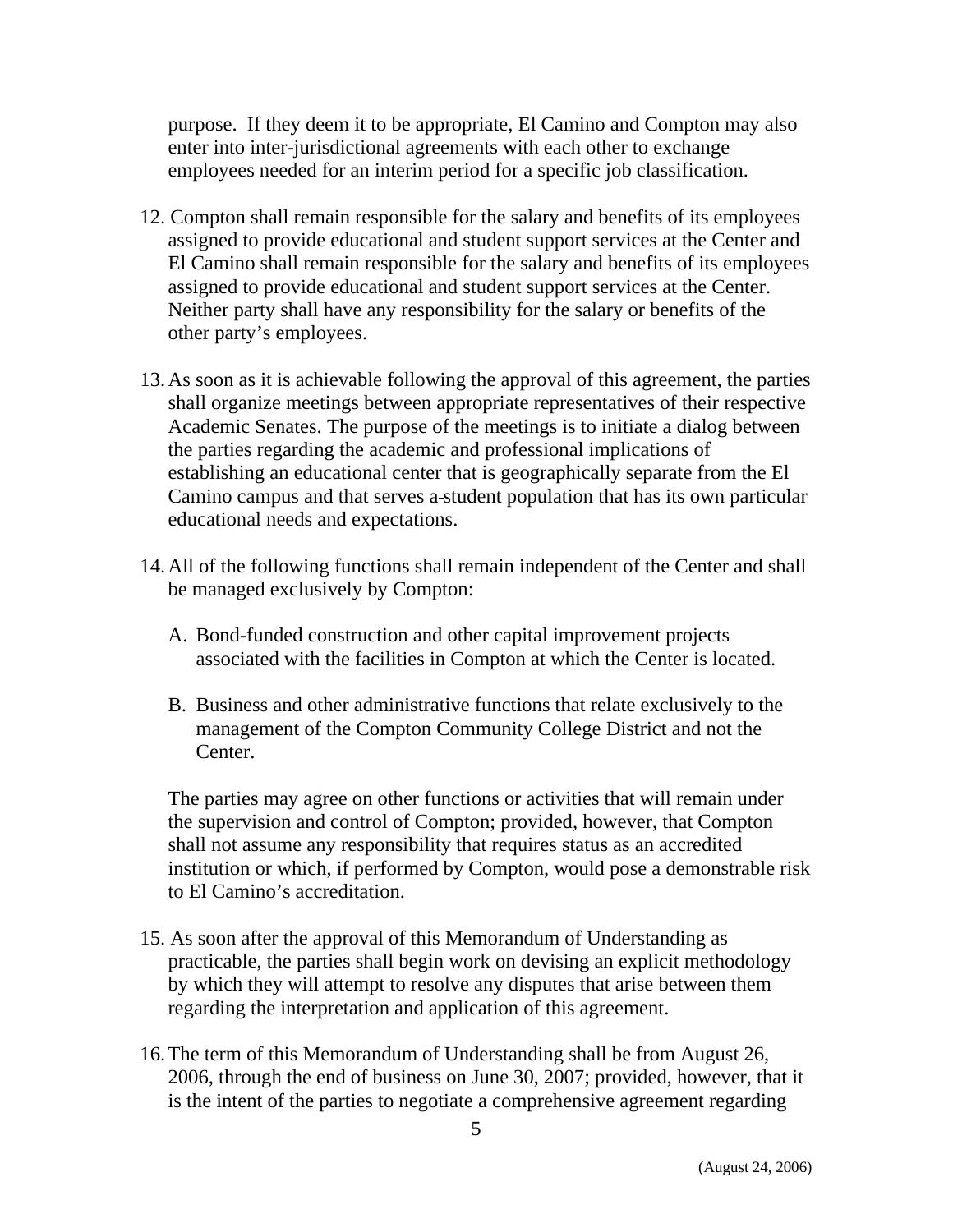the continued operation of the El Camino College Compton Center for a period of at least five years. El Camino's decision to enter into such a contract is conditional upon enactment of urgency cleanup legislation compatible with the termination/waiver provisions set out in Paragraph 17 of this MOU, and conditional upon El Camino receiving additional state funding of at least \$2,000,000 based upon operating a Center and based upon enrollment in excess of 20,000 FTES. The parties agree to begin negotiations on that comprehensive agreement immediately with the aim of completing the negotiations no later than December 31, 2006. Once approved by the Chancellor of the California Community Colleges, acting through the Special Trustee of the Compton Community College District, and the Board of Trustees of the El Camino Community College District, the comprehensive agreement between the parties will supersede this Memorandum of Understanding in its entirety.

- 17. Notwithstanding Paragraph 16 regarding the term of this Memorandum of Understanding, or any other provision of this agreement to the contrary, either party may initiate termination of this Memorandum of Understanding, or any subsequent agreements between the parties, by giving 90 days written notice to the other party and to the Board of Governors of the California Community Colleges. No termination pursuant to this paragraph may take effect until the end of the semester following the notice provided under this paragraph so as to protect students from a mid-term interruption of educational services. It is expressly understood, however, that in the event El Camino terminates this or any successor agreement between the parties pursuant to this paragraph, the Chancellor of California Community Colleges shall meet with the Superintendent/President of El Camino to determine if the proposed termination by El Camino relates to factors that can be resolved with the Chancellor's assistance. If that is not the case, and if El Camino declines to withdraw its notice of termination within ninety days after it was initially given to Compton and the Board of Governors, the Special Trustee shall immediately exercise the discretion delegated to him or her under Education Code Section 74292(l)(2), regarding termination of the agreement. In that event, the Special Trustee, the Chancellor and the Board of Governors of the California Community Colleges will be deemed to have waived any and all rights whatsoever that they may have to require El Camino to continue to provide services. This waiver provision is irrevocable; and is a material inducement for El Camino's agreement to execute this Memorandum of Understanding.
- 18. El Camino shall provide fiscal and administrative oversight for the operation of the Center and all matters related to the Center. The budget for the Center shall be jointly developed and approved by El Camino and Compton. Compton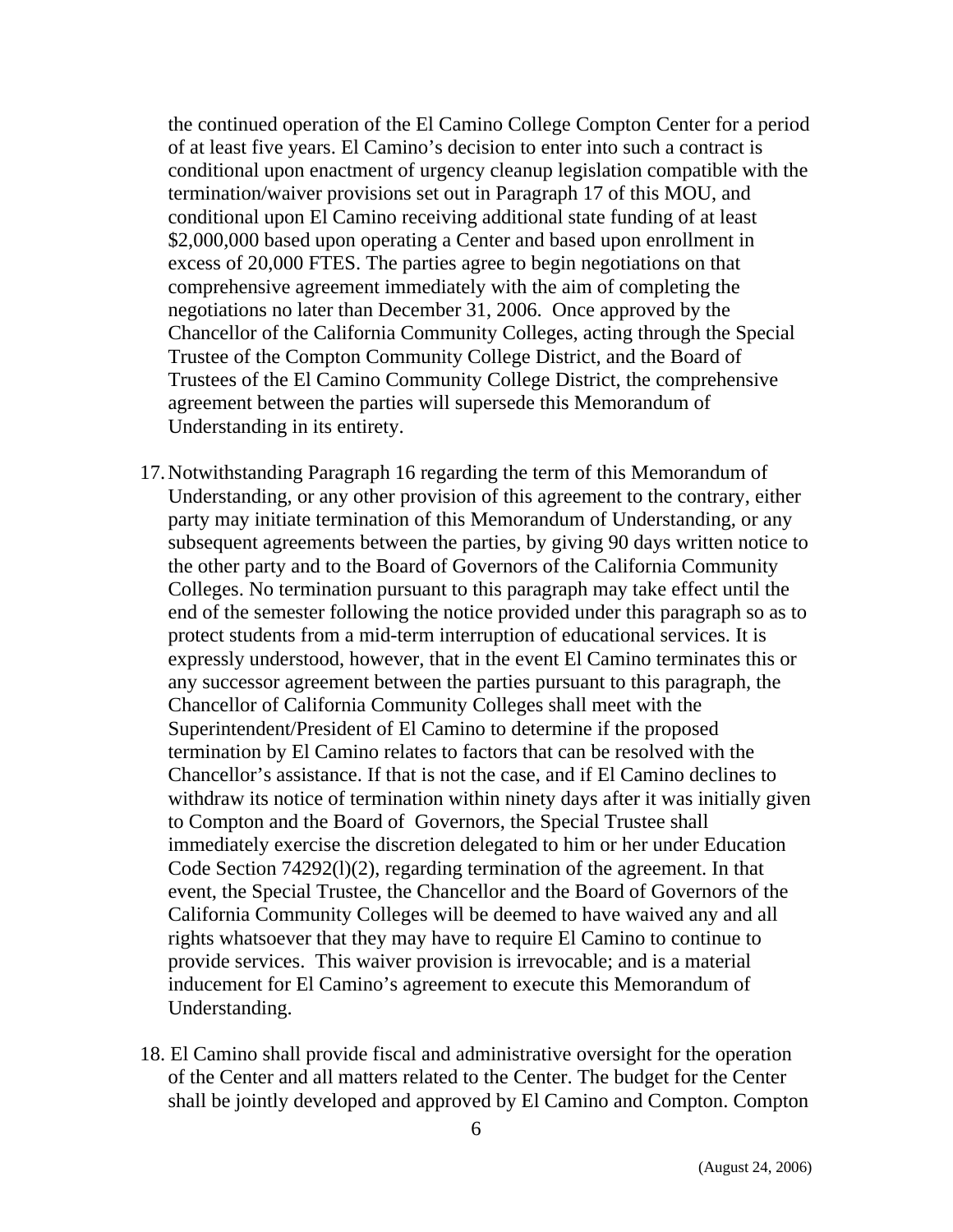shall provide fiscal and administrative oversight of any activities of Compton which are separate from, and unrelated to, the Center; e.g., Compton's bond program.

- 19. Within thirty days of the execution of this Memorandum of Understanding, Compton shall remit to El Camino the sum of \$500,000 towards the full compensation that El Camino shall be entitled to receive for administrative overhead it will incur preparing for and implementing this Memorandum of Understanding. Other reimbursable expenditures, not to exceed \$1,000,000 annually, shall be paid promptly by Compton upon submission by El Camino of appropriate invoices.
- 20. Compton shall save, defend, hold harmless, and indemnify El Camino in connection with any and all claims, actions or lawsuits that arise in any manner from the acts or omissions of Compton, its officers, employees or agents in the performance of this agreement or that arise in any manner from the acts or omissions of El Camino, its officers, employees or agents in the performance of this agreement. It is expressly understood that in the event of a claim, action, or lawsuit based upon an act or omission of a Compton employee assigned to provide services at the Center under this agreement, the Compton employee shall not be deemed to be an agent of El Camino unless the act or omission giving rise to the claim, action or lawsuit was one required by El Camino or taken at the explicit direction of an El Camino supervisor or manager.

IN WITNESS WHEREOF, the parties have executed this agreement on August 24, 2006.

COMPTON COMMUNITY COLLEGE DISTRICT

By \_\_\_\_\_\_\_\_\_\_\_\_\_\_\_\_\_\_\_\_\_\_\_\_

 Thomas Henry Special Trustee

EL CAMINO COMMUNITY COLLEGE DISTRICT

 $Bv$ 

 Thomas M. Fallo Superintendent President